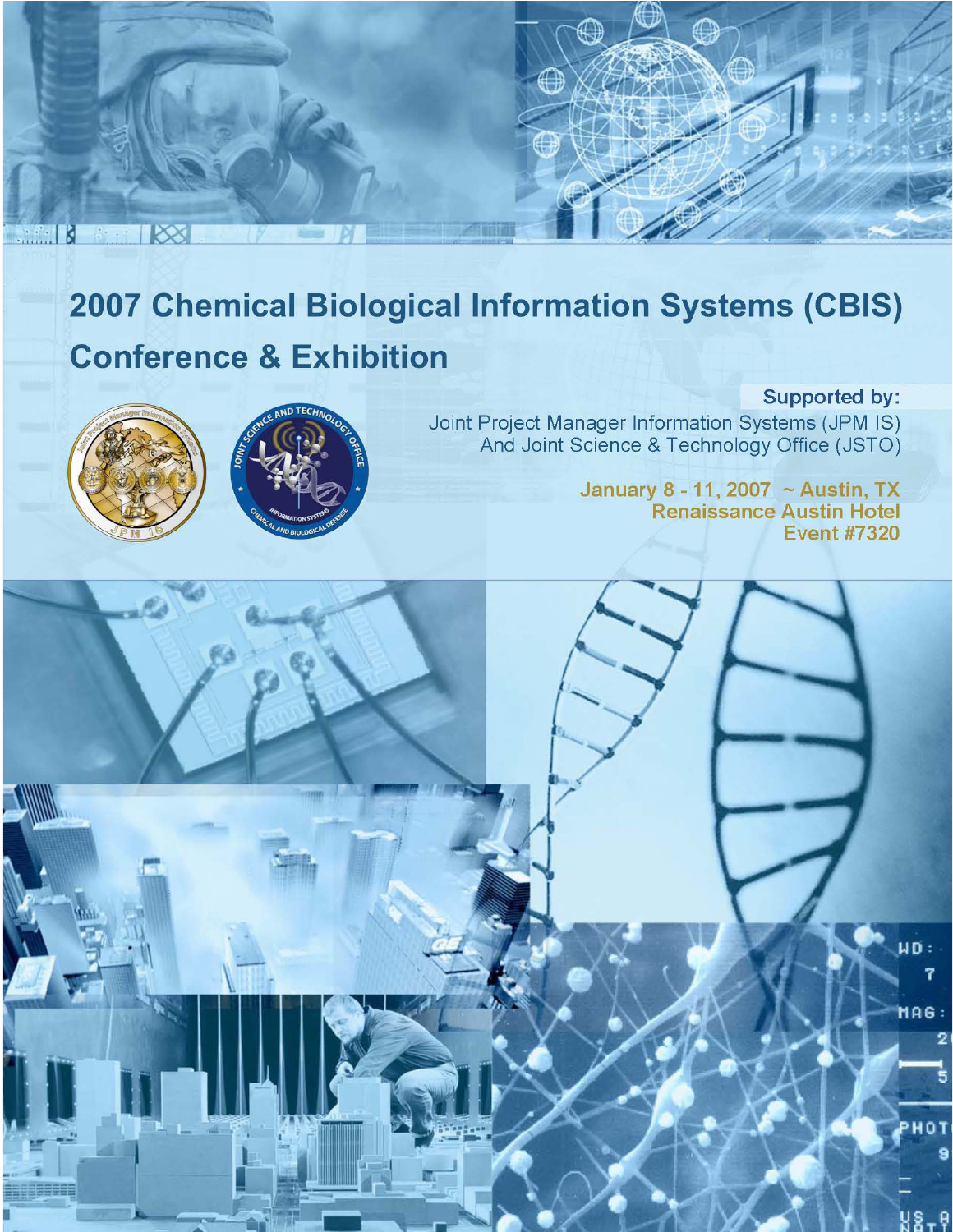**Conference Announcement:** Chemical and Biological Information Systems (CBIS 2007) Conference, hosted by National Defense Industial Association and Supported by The Joint Science & Technology Office, Joint Project Manager Information Systems and the JPEO-CBD at the Renaissance Austin Hotel, in Austin, Texas on January 8 - 11 2007. This unclassified conference will include discussions in the areas of innovative technologies, concepts, and applications that can be applied to current and future Chemical and Biological Information Systems.

The continuing proliferation of chemical and biological weapons and associated capabilities has broadened the range of scenarios in which potential use of these weapons against U.S. Forces is possible. The challenge to government, academia, and industry is to deliver revolutionary science and technology results that will protect the warfighter from the effects of chemical and biological weapons. To meet these challenges, participation by industry, academia, government and international personnel is encouraged.

**Conference Overview and Objectives:** As evolutionary, or "enhancement" technologies and incremental scientific advances are not achieving many of the needed advances in warfighting and defense capabilities, this conference is intended to foster creative "out of the box" thinking. Further, the objective of this conference is to provide a global forum for the exchange of information, ideas, and methodologies to eliminate chemical and biological threats to the warfighter. We are seeking revolutionary science and technology which will result in demonstrable success improving Chemical and Biological Information Systems.

# Monday, January 8, 2007

- Noon 4:30PM Exhibitor and Poster Move-in
- 3:00PM 6:30PM Registration
- 5:00PM 6:30PM Exhibits open (Light Reception)

# Tuesday, January 9, 2007

## PLENARY SESSION CHAIR: Mr. Charles Fromer, Conference Chair, Joint Science and Technology Office, Chem-Bio Defense Programs

- 7:00AM 8:00AM Continental Breakfast and Onsite Registration
- 8:00AM 8:15AM Welcome and Introduction Mr. Charles Fromer, Conference Chair, Joint Science and Technology Office, Chem-Bio Defense Programs
- 8:15AM 8:45AM Keynote COL Ben Hagar, USA, Deputy Director, Joint Science and Technology Office, Defense Threat Reduction Agency
- 8:45AM 9:15AM Keynote Mr. Doug Bryce, Deputy, Joint Program Executive Office, Chemical and Biological Defense
- 9:15AM 9:45AM Keynote Mr. Jean Reed, Special Assistant to the Secretary of Defense for Chemical and Biological Defense Programs
- 9:45AM 10:30AM BREAK (Exhibit Area)
- 10:30AM 11:00AM Future programs: JPEO Overview
- 11:00AM 11:30AM Joint Project Manager Information Systems: Program Overview
- 11:30AM 1:00PM Lunch (Exhibit Hall Closed for lunch)
- 1:00PM 1:35PM Joint Effects Model: Program Overview and Status
- 1:35PM 2:10PM Joint Operational Effects Federation: Program Status
- 2:10PM 2:45PM Joint Warning and Reporting Network: Program Overview and Status
- 2:45PM 3:30PM Joint Project Manager Information Systems: Integration Status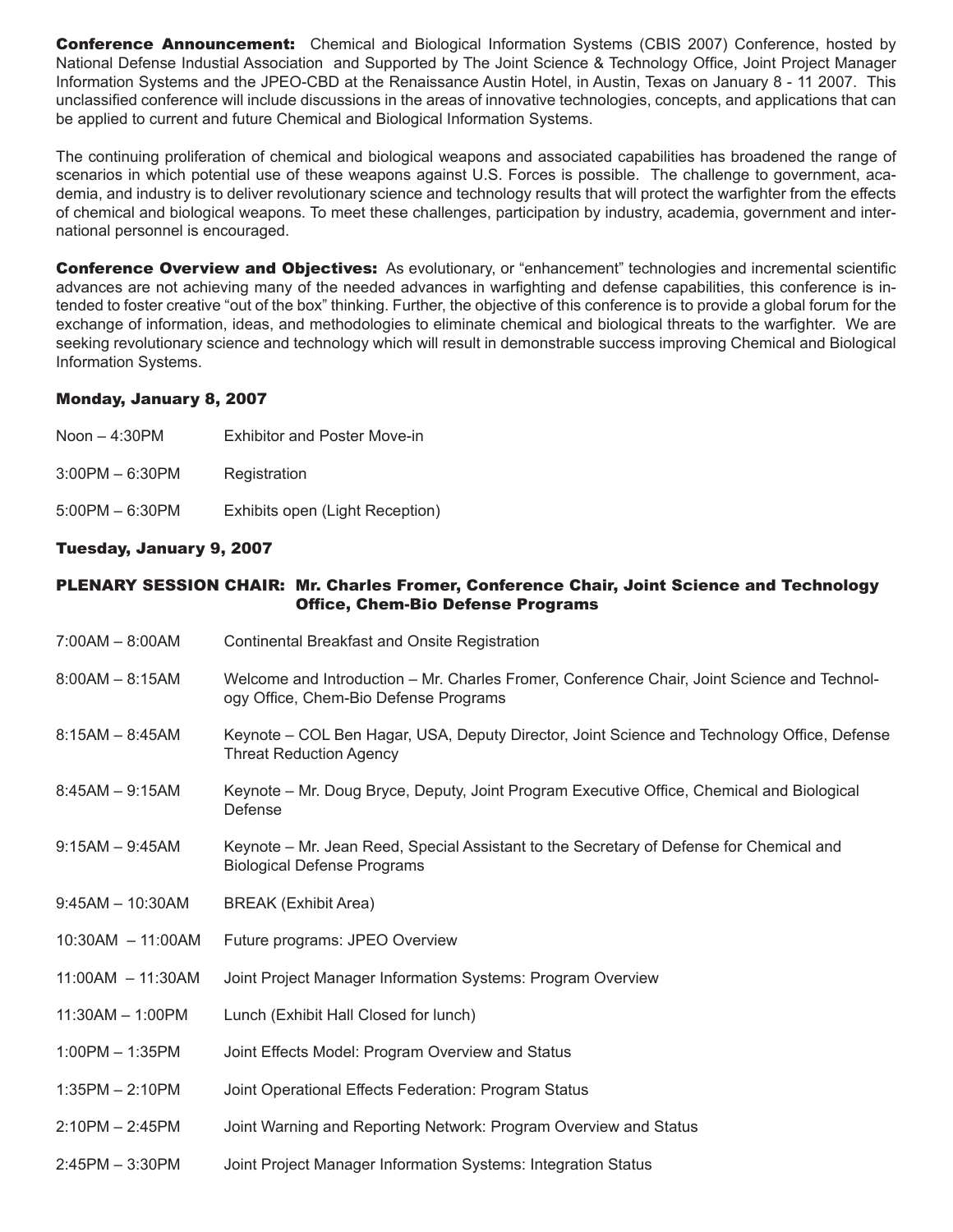| $3:30PM - 4:00PM$                      | BREAK (Exhbit Area)                                                                                                         |
|----------------------------------------|-----------------------------------------------------------------------------------------------------------------------------|
| $4:00PM - 4:15PM$<br>$4:15PM - 4:30PM$ | Threat Agent Science Capability Area Overview<br>Information Systems Science & Technology (IS S&T) Capability Area Overview |
| $4:30PM - 5:30PM$                      | <b>IS S&amp;T Thrust Areas: Overview</b>                                                                                    |
| $5:30PM - 7:00PM$                      | Reception - Exhibit Area (Cash bar & Light Reception)                                                                       |

## Wednesday, January 10, 2007

- 8:00AM 8:30AM Continental Breakfast and Registration
- 8:30AM 8:45AM Session Chairs–Administrative Remarks

## 8:45AM **BREAKOUT SESSIONS BEGIN**

## Hazard and Environmental Modeling – Trinity Room A & B Session Chair: Mr. Rick Fry, JSTO

| Time               | Author                                                                      | Title                                                                                                       |
|--------------------|-----------------------------------------------------------------------------|-------------------------------------------------------------------------------------------------------------|
| $8:45AM - 9:15AM$  | Dr. Todd H. Pierce, SAIC                                                    | DTRA Weapon-on-Target Chem-Bio Warfare Facilities Source<br>Model                                           |
| $9:15AM - 9:45AM$  | Professor Theo G.<br>Theofanous, University of<br>California, Santa Barbara | The Physics of Aerobreakup: Viscous and Viscoelastic Liquids                                                |
| $9:45AM - 10:15AM$ | Dr. Ashok J. Gadgil, LBNL                                                   | Cfd Simulation of Mixed Convection Flows in an Atrium:<br><b>Comparison of Predictions with Experiments</b> |

#### Data Assimilation and Tactical Applications – Pecos Room Session Chair: Dr. John Hannan, JSTO

| Time               | Author                                       | Title                                                                               |
|--------------------|----------------------------------------------|-------------------------------------------------------------------------------------|
| $8:45AM - 9:15AM$  | Mr. Robert I. Sykes, L3-<br>Titan            | Source Estimation using Sensor Data and Reverse Transport                           |
| $9:15AM - 9:45AM$  | Dr Veronica Rapley, DSTL                     | Chem-Bio Source Term Estimation                                                     |
| $9:45AM - 10:15AM$ | Mr. Luwi Oluwole,<br>Aerodyne Research, Inc. | SCIPUFF Adjoint Model for Release Source Location from<br><b>Observational Data</b> |

## Battle Management – Sabine Room Session Chair: Mr. William Ginley, ECBC

| Time               | Author                           | Title                                                                                                                  |
|--------------------|----------------------------------|------------------------------------------------------------------------------------------------------------------------|
| $8:45AM - 9:15AM$  | Mr. Ric Jones, DTRA              | <b>IWMDT</b>                                                                                                           |
| $9:15AM - 9:45AM$  | Mr. Jim Reilly, AFRL             | Next Generation Chem Bio Battle Management System-<br>Integrated Information Management System (IIMS)                  |
| $9:45AM - 10:15AM$ | Mr. Kevin Grottle,<br>ENSCO, Inc | <b>CBRN Operations Support: Automated Command and Control</b><br>enabled Sensor Monitoring for Mitigation and Response |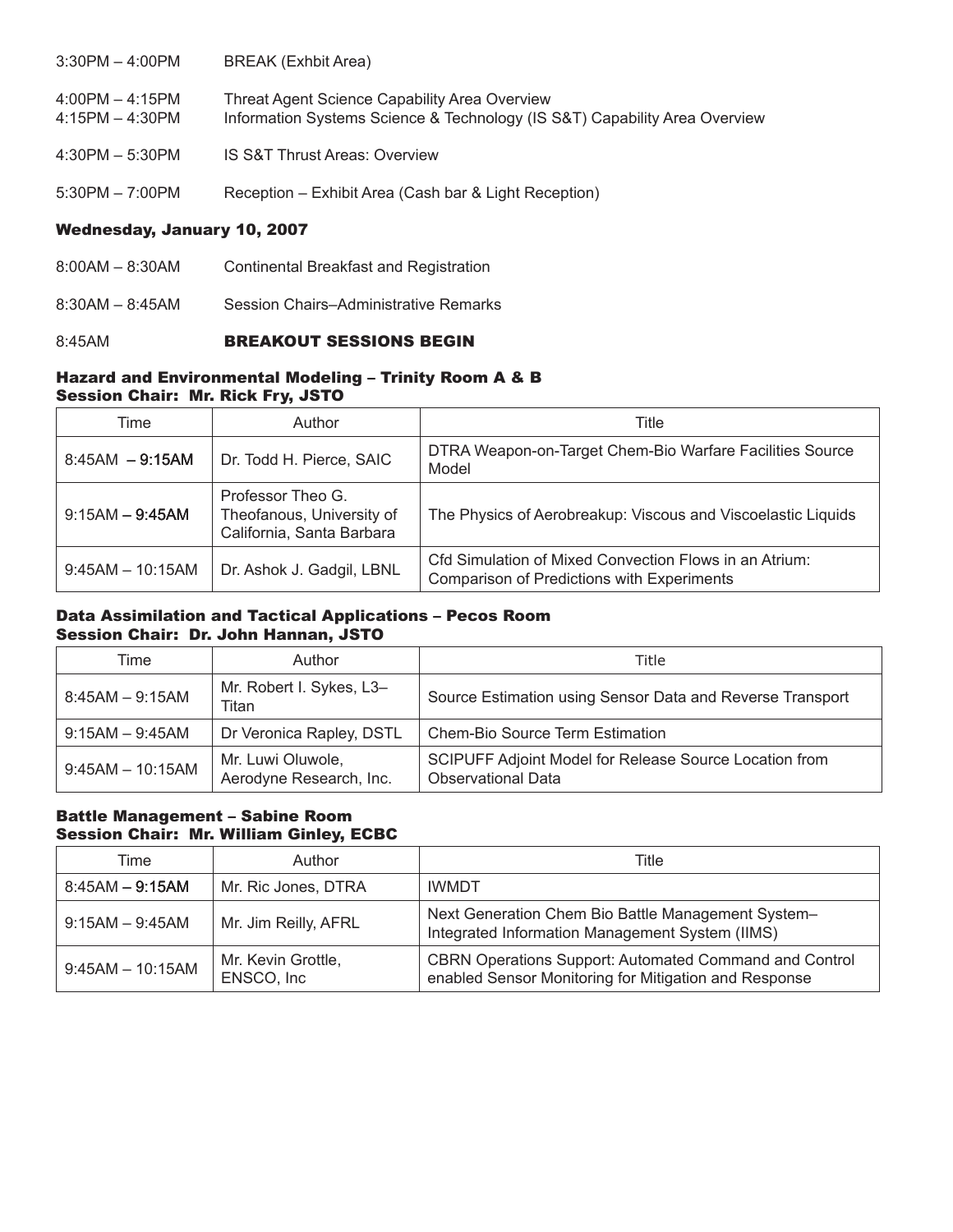#### Data and Decision Support Tools – San Marcos Room Session Chairs: Mr. Eric Lowenstein & Ms. Jessica Miller, JSTO

| Time               | Author                                                        | Title                                                                      |
|--------------------|---------------------------------------------------------------|----------------------------------------------------------------------------|
| $8:45AM - 9:15AM$  | Dr. Don A. Lloyd,<br>Institute for Defense<br>Analyses        | IDA Report on the Modeling & Simulation Roadmap for JSTO-<br>Chem-Bio Data |
| $9:15AM - 9:45AM$  | Mr. Eric J. Lowenstein,<br>Joint S&T Office for CB<br>Defense | Chem-Bio Data Backbone                                                     |
| $9:45AM - 10:15AM$ | Mr. Scott D. Kothenbeutel.<br><b>Battelle</b>                 | Chem-Bio Common Knowledge Base within the GIG                              |

# Medical Modeling – San Antonio Room Session Chair: Ms. Angel Fitzgerald, JSTO

| Time               | Author                                                                     | Title                                                                                  |
|--------------------|----------------------------------------------------------------------------|----------------------------------------------------------------------------------------|
| $8:45AM - 9:15AM$  | Dr. William M. Tepfenhart,<br><b>Monmouth University</b>                   | Use of a Markov Chain Model for Epidemics                                              |
| $9:15AM - 9:45AM$  | Dr. Oliver Lanning,<br>Defence Science and<br><b>Technology Laboratory</b> | Modeling Medical and Operational Effects of CBRN Usage                                 |
| $9:45AM - 10:15AM$ | Dr. Gene E. McClellan,<br>Applied Research<br>Associates, Inc.             | Transition of NBC CREST Human Response and Casualty<br>Estimation Technology to JPM-IS |

10:15AM – 11:00AM BREAK in Exhibit Area

#### Hazard and Environmental Modeling – Trinity Room A & B Session Chair: Mr. Rick Fry, JSTO

| Time             | Author                                    | Title                                                                                                      |  |
|------------------|-------------------------------------------|------------------------------------------------------------------------------------------------------------|--|
| 11:00AM -11:30AM | Dr. Todd H. Pierce, SAIC                  | DTRA Industrial Facilities Source Model                                                                    |  |
| $11:30AM - Noon$ | Dr. Steven R. Hanna,<br>Hanna Consultants | Estimating Emissions of Toxic Industrial Chemicals (TICs)<br>Released as a Result of Accidents or Sabotage |  |

## Data Assimilation and Tactical Applications – Pecos Room Session Chair: Dr. John Hannan, JSTO

| Time             | Author                                | Title                                                                                                                                                                                |
|------------------|---------------------------------------|--------------------------------------------------------------------------------------------------------------------------------------------------------------------------------------|
| 11:00AM-11:30AM  | Ms. Priya Sreedharan,<br>LBNI.        | Robust Sensor Networks using Imperfect Sensor Data for Real-<br>Time Detection of Toxic Releases                                                                                     |
| $11:30AM - Noon$ | Mr. George Bieberbach,<br><b>NCAR</b> | Application of Advanced Numerical Weather Prediction<br>Techniques for Improving CBR Source Characterization, within a<br>Flexible Simulation and Evaluation Development Environment |

# Battle Management – Sabine Room Session Chair: Mr. William Ginley, ECBC

| Time                | Author                                                 | Title                                                                                                                               |
|---------------------|--------------------------------------------------------|-------------------------------------------------------------------------------------------------------------------------------------|
| $11:00AM - 11:30AM$ | Dr. Jiacun Wang,<br><b>Monmouth University</b>         | Incident Command Systems Resource-Constrained Workflow<br>Modeling and its Application to Military Command and Control<br>Decisions |
| $11:30AM - Noon$    | Mr. Thomas Aylesworth,<br>Ricciardi Technologies, Inc. | JWARN Component Interface Device (JCID) Software-Based<br><b>Sensor System</b>                                                      |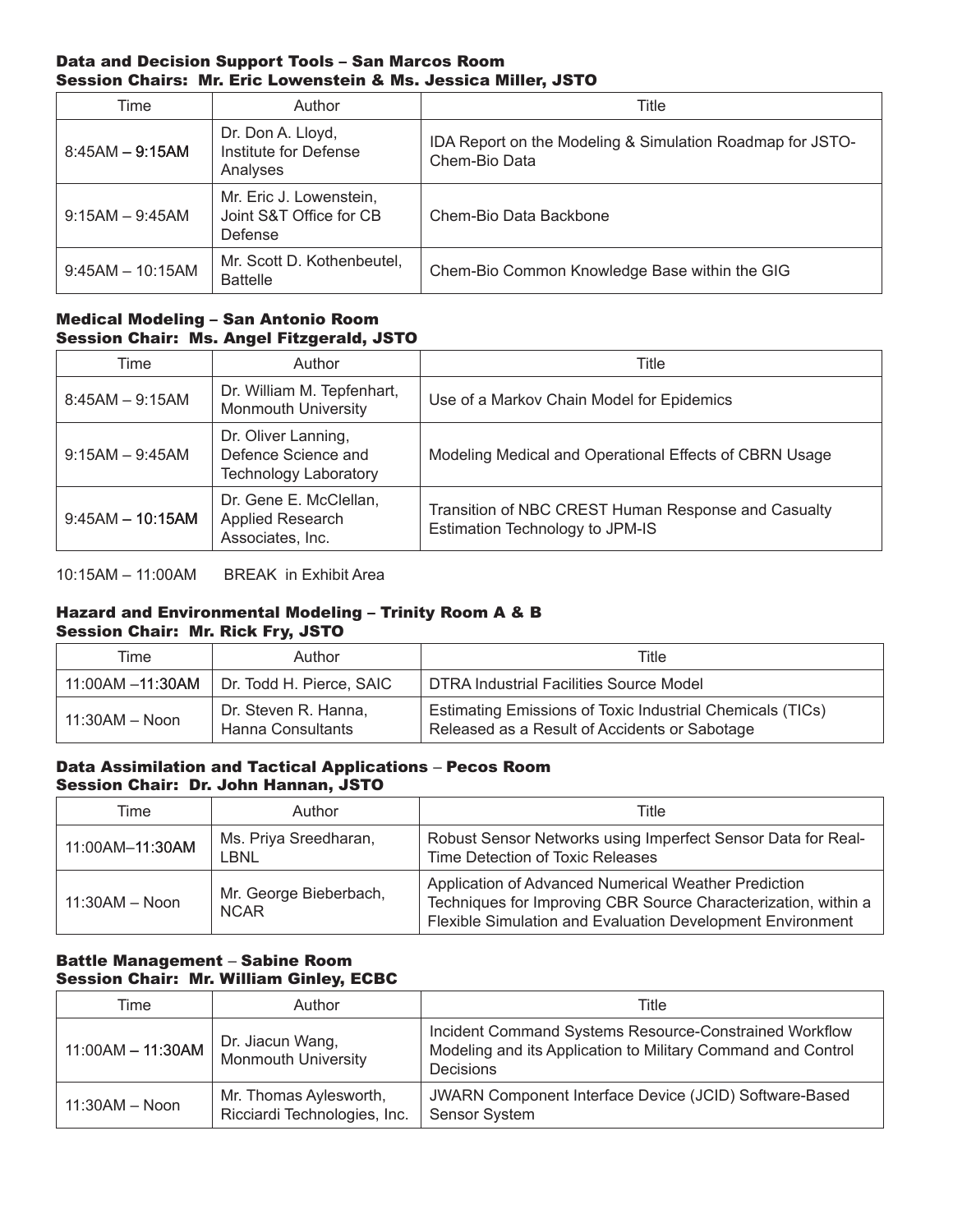## Data and Decision Support Tools – San Marcos Room Session Chairs: Mr. Eric Lowenstein & Ms. Jessica Miller, JSTO

| Time                | Author                                                                | Title                                                                           |
|---------------------|-----------------------------------------------------------------------|---------------------------------------------------------------------------------|
| $11:00AM - 11:30AM$ | Mr. Gaylen W. Drape,<br>ENSCO, Inc.                                   | A Web-Based Knowledge Exploitation Toolset for the CBDP                         |
| $11:30AM - Noon$    | Mr. Mallikarjun Shankar,<br>Ph.D.<br>Oak Ridge National<br>Laboratory | Harmonizing CBIS Systems and Schemas for Seamless<br><b>Operational Support</b> |

# Medical Modeling – San Antonio Room Session Chair: Ms. Angel Fitzgerald, JSTO

| Time                | Author                                                                                                                       | Title                                                            |
|---------------------|------------------------------------------------------------------------------------------------------------------------------|------------------------------------------------------------------|
| $11:00AM - 11:30AM$ | Dr. William J. Welsh,<br>University of Medicine &<br>Dentistry of New Jersey<br>Robert Wood Johnson<br><b>Medical School</b> | Shape Signatures: Next-generation Drug Discovery Tool            |
| $11:30$ AM $-$ Noon | Dr. Gene E. McClellan,<br>Applied Research<br>Associates, Inc.                                                               | Medical Modeling of Particle Size Effects for Inhalation Hazards |

Noon–1:00PM Lunch (On Your Own)

# Hazard and Environmental Modeling – Trinity Room A & B Session Chairs: Mr. Rick Fry & CDR Stephanie Hamilton, JSTO

| Time              | Author                                    | Title                                                                                              |
|-------------------|-------------------------------------------|----------------------------------------------------------------------------------------------------|
| $1:00PM - 1:30PM$ | Dr. Bernd Leitl, University<br>of Hamburg | Wind Tunnel Modeling In Support of The Validation of Les-<br>based Flow and Dispersion Simulations |
| $1:30PM - 2:00PM$ | Dr. MiYoung Lee                           | Detailed 3D CFD Model of The University Hamburg Wind<br>Tunnel for Inlet Boundary Conditions       |
| $2:00PM - 2:30PM$ | Mr. Michael J. Brown,<br>LANL             | Computationally Fast 3D Wind and Pressure Solvers for<br><b>Buildings in Cities</b>                |

## Major Defense Acquisition Programs – Pecos Room Session Chair: Mr. William Zimmerman, NSWC Dahlgren

| Time              | Author                                                                        | Title                                                 |
|-------------------|-------------------------------------------------------------------------------|-------------------------------------------------------|
| $1:00PM - 1:30PM$ | TBD                                                                           | <b>MDAP</b>                                           |
| $1:30PM - 2:00PM$ | Dr. Oliver Lanning,<br>Defence Science and<br><b>Technology Laboratory</b>    | Use of a Synthetic Environment to Support Acquisition |
| $2:00PM - 2:30PM$ | Mr. Chris J. Gaughan,<br><b>Edgewood Chemical</b><br><b>Biological Center</b> | Chem-Bio System Military Worth Assessment Toolkit     |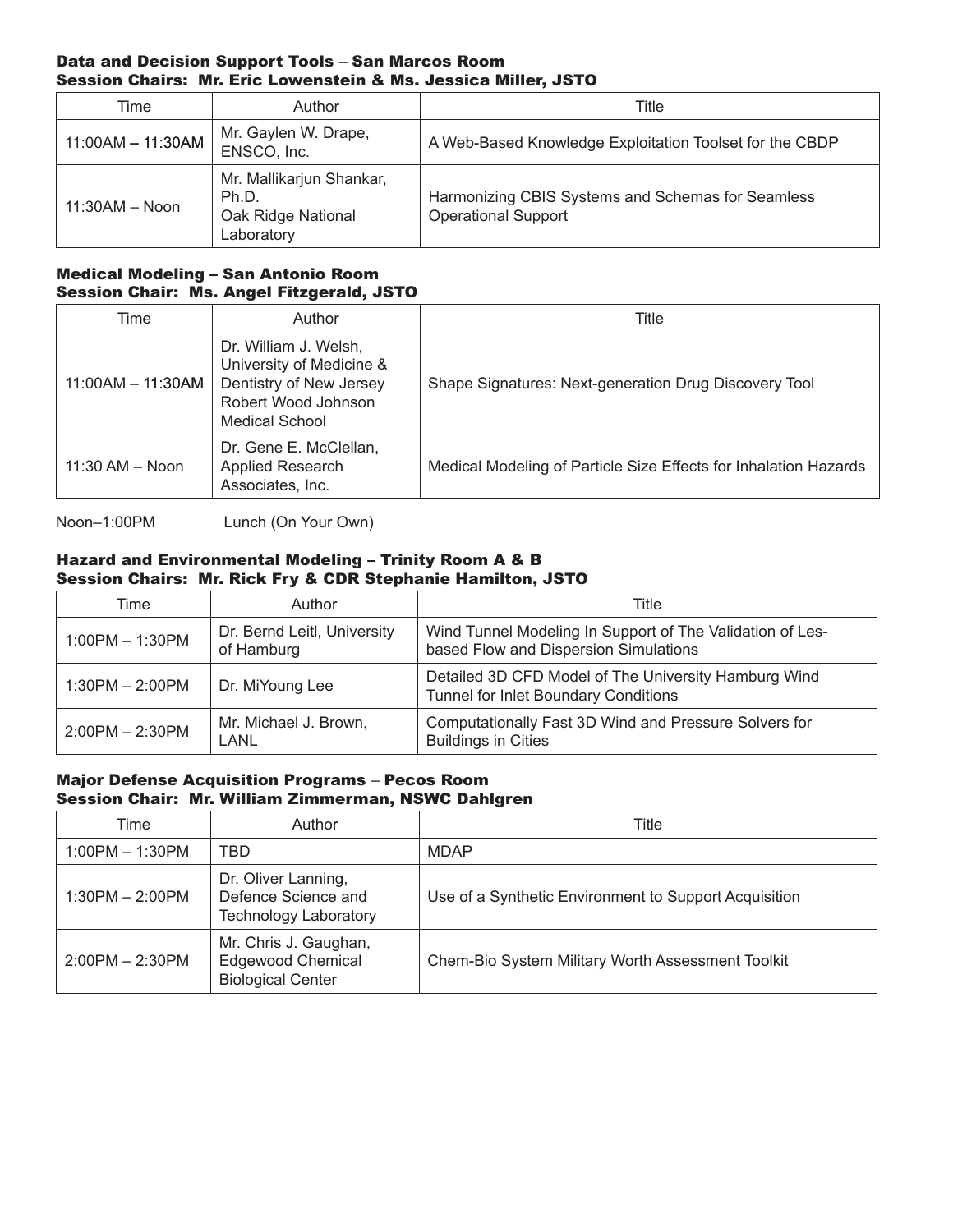## Battle Management – Sabine Room Session Chair: Mr. William Ginley, ECBC

| Time              | Author                                                      | Title                                                                                          |
|-------------------|-------------------------------------------------------------|------------------------------------------------------------------------------------------------|
| $1:00PM - 1:30PM$ | Dr. Richard N. Czerwinski,<br><b>MIT Lincoln Laboratory</b> | Sensor Alert Verification for Incident Operational Response<br>(SAVIOR)                        |
| $1:30PM - 2:00PM$ | Dr. Jack E. Fulton Jr.,<br><b>NSWC Crane Division</b>       | Aspects of Detection and Identification of Chem-Bio Hazards in<br>a Sensor Network Environment |
| $2:00PM - 2:30PM$ | Dr. Jay S. Huebner,<br>University of North Florida          | Rapid Response Sensor Networking for Multiple Applications                                     |

## Decision Support Tools – San Marcos Room Session Chair: Ms. Jessica Miller, JSTO

| Time                  | Author                                                                          | Title                                                                                                                  |
|-----------------------|---------------------------------------------------------------------------------|------------------------------------------------------------------------------------------------------------------------|
| $1:00PM - 1:30PM$     | Dr. LorRaine Duffy, JPM IS                                                      | Next Generation Tactical Situation Assessment Technology<br>(TSAT)                                                     |
| $1:30PM - 2:00PM$     | Christopher J. Gaughan,<br><b>Edgewood Chemical</b><br><b>Biological Center</b> | Application of Swarm Network Models to the Efficient and<br>Secure Distribution of Chemical and Biological Sensor Data |
| $2:00$ PM $- 2:30$ PM | Dr. Jerome J. Braun, MIT<br><b>Lincoln Laboratory</b>                           | Multi-Purpose Machine-Intelligence-based Information Fusion<br>(FLASH)                                                 |

## Medical Systems – San Antonio Room Session Chair: Dr. Rashid Chotani, JSTO

| Time              | Author                                                  | Title                                                                                                                                   |
|-------------------|---------------------------------------------------------|-----------------------------------------------------------------------------------------------------------------------------------------|
| $1:00PM - 1:30PM$ | Dr. Jaideep Ray, Sandia<br><b>National Laboratories</b> | A Bayesian Approach for Estimating Outbreak Characteristics<br>from Patient Data                                                        |
| $1:30PM - 2:00PM$ | Dr. Ashok Gadgil,<br>LBNL                               | Collective Protection from Outdoor Toxic Plumes by Sheltering-<br>in-place Indoors: What Factors Matter Most in Effective<br>Protection |
| $2:00PM - 2:30PM$ | Dr. Rashid Chotani, JSTO                                | Infectious Disease Analysis Capability (IDAC)                                                                                           |

2:30 PM – 3:30 PM BREAK–Last Opportunity to view Exhibits and Posters

## Hazard and Environmental Modeling – Trinity Room A & B Session Chairs: Mr. Rick Fry & CDR Stephanie Hamilton, JSTO

| Time              | Author                               | Title                                                                                                                                       |
|-------------------|--------------------------------------|---------------------------------------------------------------------------------------------------------------------------------------------|
| $3:30PM - 4:00PM$ | Dr. Thomas B. Harris,<br><b>SAIC</b> | MicroSWIFT/SPRAY: A Tool for Modeling Wind Fields and the<br>Dispersion of WMD Agents over Complex Terrain and in Urban<br>Environments     |
| $4:00PM - 4:30PM$ | Dr. Donald A. Burrows, ITT           | A Fast-Running, High Quality, Transport and Dispersion System<br>for Urban Areas                                                            |
| $4:30PM - 5:00PM$ | Dr. John Hannan, JSTO                | An Inter-comparison of Diagnostic Urban Wind Flow Models<br>based on the Röckle Methodology using the Joint Urban 2003<br><b>Field Data</b> |
| $5:00PM - 5:30PM$ | Mr. Ian Griffiths, DSTL              | Urban Dispersion and Data Handling in JEM                                                                                                   |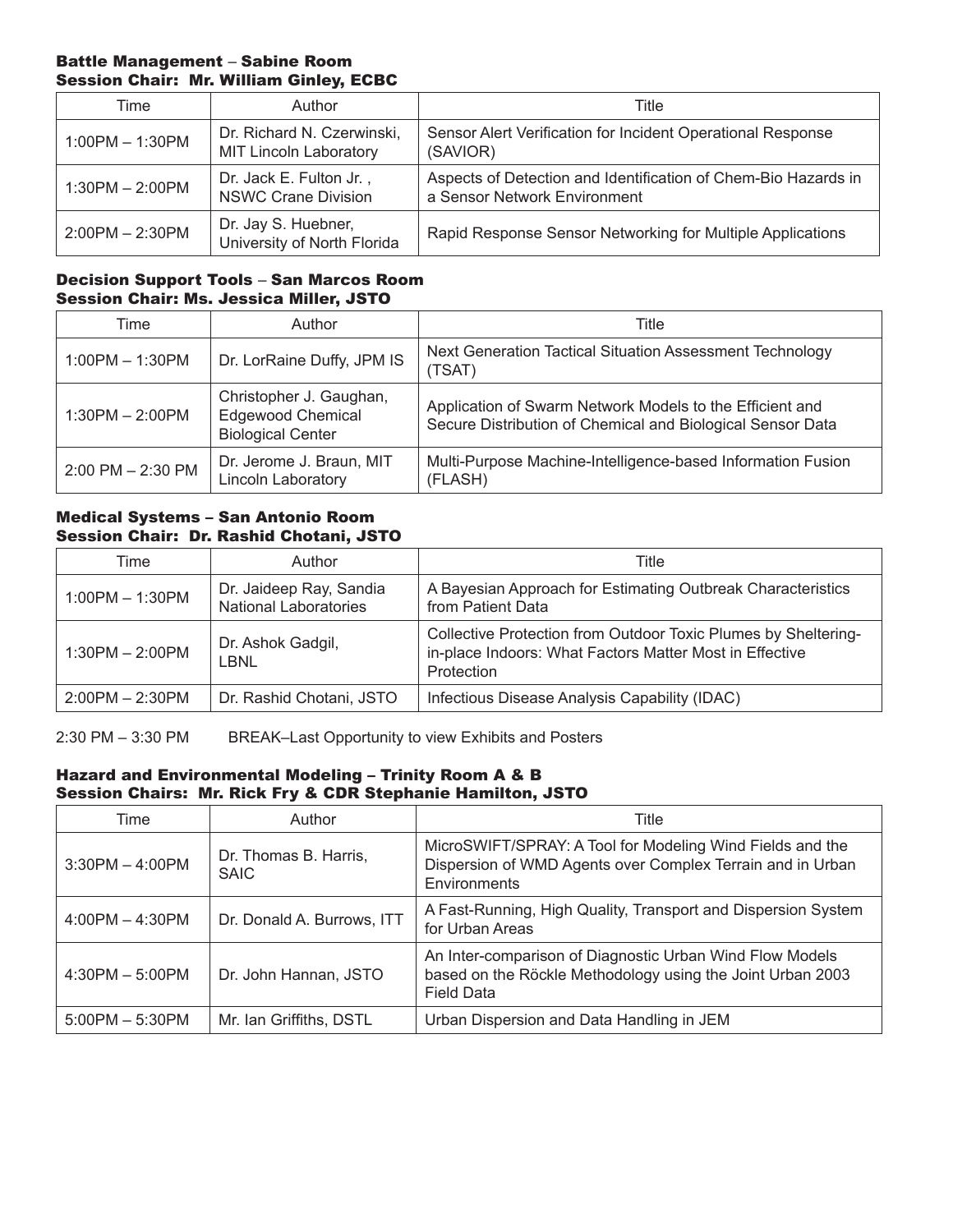## Major Defense Acquisition Programs – Pecos Room Session Chair: Mr. William Zimmerman, NSWC Dahlgren

| Time              | Author                                                                        | Title                                                                                                                  |
|-------------------|-------------------------------------------------------------------------------|------------------------------------------------------------------------------------------------------------------------|
| $3:30PM - 4:00PM$ | Mr. Russell Williams,<br><b>JPM NBC Contamination</b><br>Avoidance            | Unit Mission Model for Chemical and Biological Defense Materiel<br>Testing                                             |
| $4:00PM - 4:30PM$ | Mr. Michael Parham.<br>US Army Edgewood<br><b>Chemical Biological Center</b>  | The Air Purification Evaluation Tool (Apet), a Decision Support<br>Tool for Air Purification Technology Trade Studies. |
| $4:30PM - 5:00PM$ | Mr. Chris J. Gaughan,<br><b>Edgewood Chemical</b><br><b>Biological Center</b> | <b>Chem-Bio Simulation Suite Maturation/Transition</b>                                                                 |
| $5:00PM - 5:30PM$ | Mr. Steven S. Streetman,<br>ENSCO, Inc.                                       | A Comprehensive Methodology for Evaluating the Effectiveness<br>of CBRN Protection Systems                             |

# Battle Management – Sabine Room Session Chair: Mr. William Ginley, ECBC

| Time              | Author                                                                  | Title                                                                            |
|-------------------|-------------------------------------------------------------------------|----------------------------------------------------------------------------------|
| $3:30PM - 4:00PM$ | Mr. John T. Gray, Naval<br>Surface Warfare Center,<br>Dahlgren Division | Inter-LAN Socket Connection Manager (ILSCM)                                      |
| $4:00PM - 4:30PM$ | Dr. Dave Swanson,<br><b>ARL Penn State University</b>                   | JCID Compliant Thin Server for Sensors                                           |
| $4:30PM - 5:00PM$ | Mr. Chris Wasser,<br>Northrop Grumman                                   | Using a Programmable Software Defined Radio for Sensor<br>Management             |
| $5:00PM - 5:30PM$ | Mr. Eric C. Hoenes,<br><b>BAE Systems</b>                               | Small, Low Power, Wmd Sensor Network With Satcom Reach<br><b>Back Capability</b> |

# Data and Decision Support Tools – San Marcos Room Session Chairs: Ms. Jessica Miller & Mr. Eric Lowenstein, JSTO

| Time              | Author                                                         | Title                                                                                                                                                |
|-------------------|----------------------------------------------------------------|------------------------------------------------------------------------------------------------------------------------------------------------------|
| $3:30PM - 4:00PM$ | Dr. Gerald R. Larocque,<br><b>MIT Lincoln Laboratory</b>       | Decision Support using Mission Simulation and Modeling Tools                                                                                         |
| $4:00PM - 4:30PM$ | Mr. Roshan Rammohan,<br>University of New Mexico               | Classical versus Evolutionary Multi-Objective Optimization<br>Methods for Optimal Funding Allocations to Mitigate Chemical<br>and Biological Attacks |
| $4:30PM - 5:00PM$ | Mr. Jeffrey S. Steinman,<br>Ph.D, WarpIV<br>Technologies, Inc. | A Proposed Open Standard Architecture for Modeling and<br>Simulation (OSAMS)                                                                         |
| $5:00PM - 5:30PM$ | Mr. James L. Ramsey,<br>Sandia National<br>Laboratories        | BROOM: An Integrated Data Management and Analysis System<br>for Chemical and Biological Restoration                                                  |

# Medical Systems – San Antonio Room Session Chair: Dr. Rashid Chotani, JSTO

| Time              | Author                                                        | Title                                                     |
|-------------------|---------------------------------------------------------------|-----------------------------------------------------------|
| $3:30PM - 4:00PM$ | Mr. Farrukh (Ferg)<br>Husain, Black & Veatch<br>International | Electronic Integrated Disease Surveillance System (EIDSS) |
| $4:00PM - 5:00PM$ | Dr. Carl Curling, IDA                                         | Attributes of Human Response Modeling                     |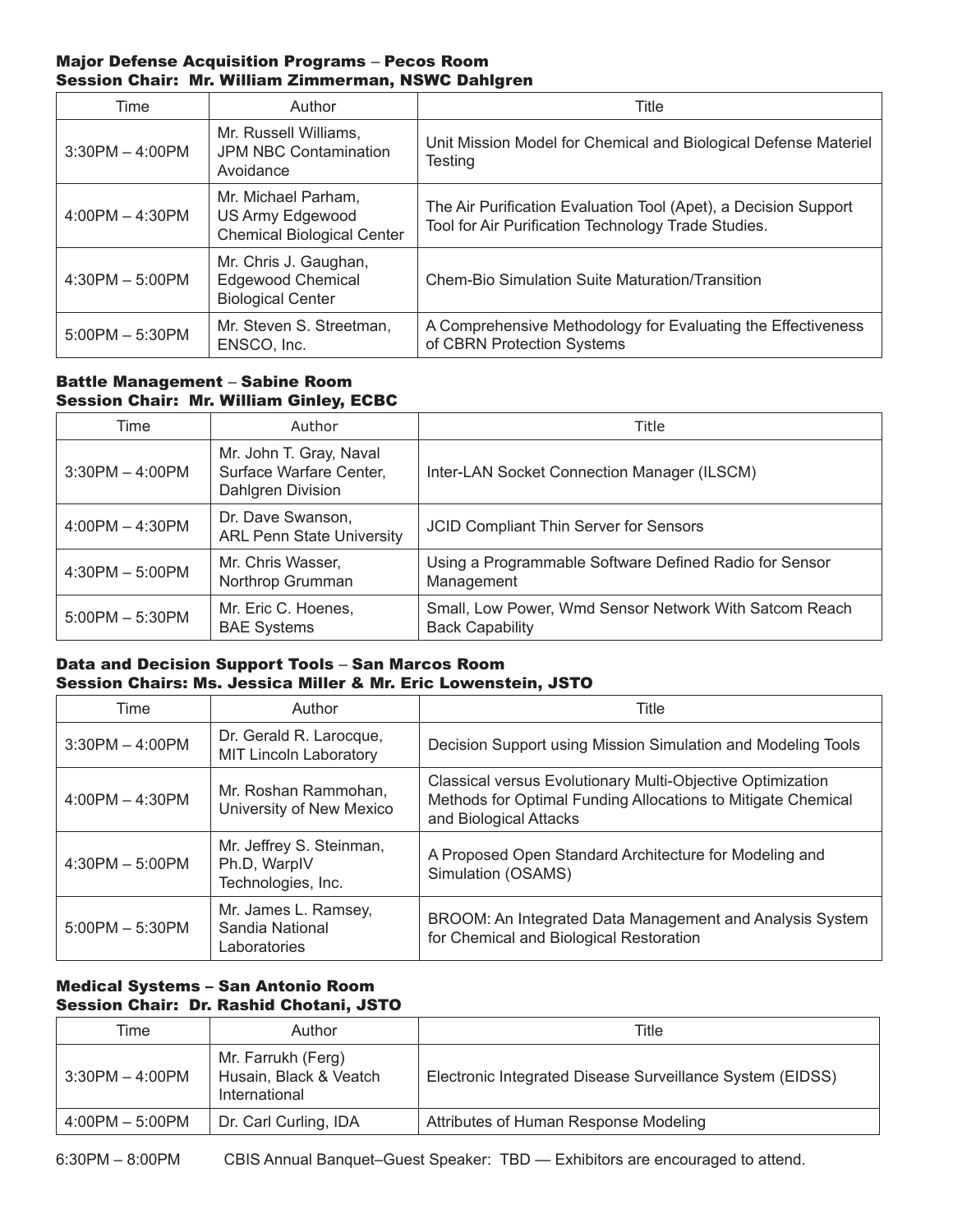## Thursday, January 11, 2007

8:00AM – 8:30AM Continental Breakfast and Registration

8:30AM – 8:45AM Administrative Remarks

# Hazard and Environmental Modeling – Trinity Room A & B Session Chairs: Mr. Rick Fry & CDR Stephanie Hamilton, JSTO

| Time               | Author                                           | Title                                                                                                                                                             |
|--------------------|--------------------------------------------------|-------------------------------------------------------------------------------------------------------------------------------------------------------------------|
| $8:45AM - 9:15AM$  | Dr. Steven R. Hanna,<br><b>Hanna Consultants</b> | Comparison of Observed, MM5 and WRF Model-Simulated and<br>HPAC-Assumed Boundary Layer Meteorological Variables for<br>Five Days during the IHOP Field Experiment |
| $9:15AM - 9:45AM$  | Dr. Nathan Platt, IDA                            | Evaluations of URBAN HPAC Configurations with Joint Urban<br>2003 Field Trials                                                                                    |
| $9:45AM - 10:15AM$ | Dr. James Heagy, IDA                             | Joint Effects Model Urban IPT                                                                                                                                     |

#### Data Assimilation and Tactical Applications – Pecos Room Session Chair: Dr. John Hannan, JSTO

| Time               | Author                                  | Title                                                                                      |
|--------------------|-----------------------------------------|--------------------------------------------------------------------------------------------|
| $8:45AM - 9:15AM$  | Dr. Martyn D. Bull,<br><b>RiskAWare</b> | Sensor Placement Algorithm for Rapid Theatre Assessment<br>(SPARTA)                        |
| $9:15AM - 9:45AM$  | Dr. Michael D. Sohn, LBNL               | Optimal Networks for Probabilistic Siting of Bio-Samplers in<br><b>Buildings</b>           |
| $9:45AM - 10:15AM$ | Mr. Michael J. Smith, ITT               | SLOTS: The Development of a Genetic Algorithm - based<br>Sensor Location Optimization Tool |

## Battle Management – Sabine Room Session Chair: Mr. William Ginley, ECBC

| Time               | Author                                                                             | Title                                                                                                                                                           |
|--------------------|------------------------------------------------------------------------------------|-----------------------------------------------------------------------------------------------------------------------------------------------------------------|
| $8:45AM - 9:15AM$  | Mr. Donald W. Macfarlane,<br>US Army Edgewood<br><b>Chemical Biological Center</b> | Understanding the Operational Environment is Key to Fielding<br>Valuable Systems-Lessons Learned from CASPOD                                                    |
| $9:15AM - 9:45AM$  | Mr. Javad Sedehi, ITT Corp                                                         | No Body Cares - A Case for Integrated Base Force Protection                                                                                                     |
| $9:45AM - 10:15AM$ | Mr. Keith Kunz, BAE<br>Systems                                                     | Unattended Early Warning, Intelligence Data Collection and<br>Bomb Damage Assessment Related To Chemical Warfare<br><b>Agent And Toxic Industrial Chemicals</b> |

## Data and Decision Support Tools – San Marcos Room Session Chair: Ms. Jessica Miller, JSTO

| Time               | Author                                                                                  | Title                                                                     |
|--------------------|-----------------------------------------------------------------------------------------|---------------------------------------------------------------------------|
| $8:45AM - 9:15AM$  | Mr. Frank Gilfeather, Ph. D.<br>University of New Mexico                                | Chem-Bio - Multivariate Investment Decision Support Tool-<br><b>MIDST</b> |
| $9:15AM - 9:45AM$  | Dr. William Ogden,<br><b>Computing Research</b><br>Laboratory<br>New Mexico State Univ. | Understanding DTRA S&T Investment strategies                              |
| $9:45AM - 10:15AM$ | Ms. Shan Xia,<br>University of New Mexico                                               | "A Modular Architecture for Multivariate Investment Decision<br>Support"  |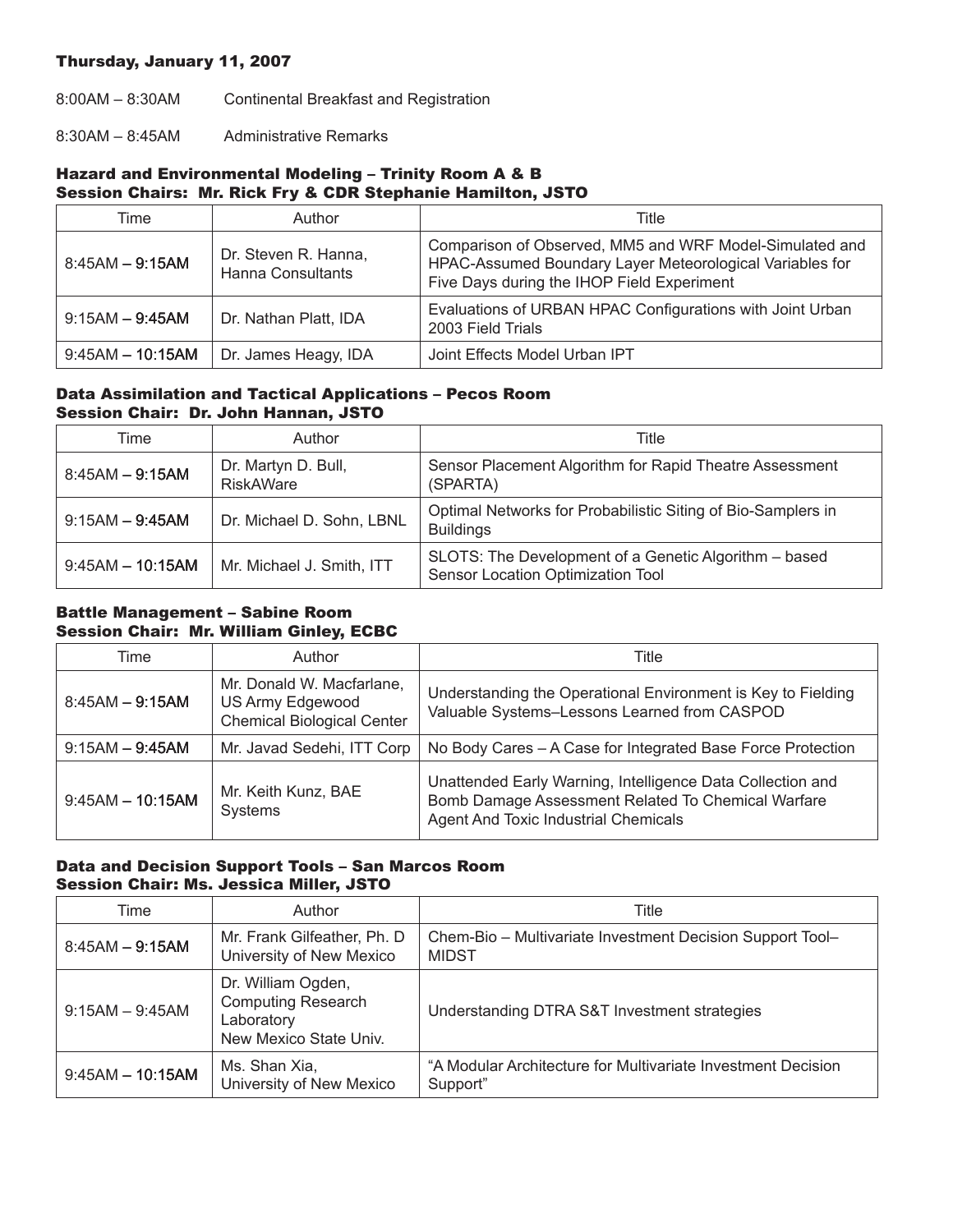#### Threat Agent Science – San Antonio Room Session Chair: Dr. Alison Director-Myska, JSTO

| Time               | Author                                                                   | Title                                                                                                                                                    |
|--------------------|--------------------------------------------------------------------------|----------------------------------------------------------------------------------------------------------------------------------------------------------|
| $8:45AM - 9:15AM$  | Dr. Douglas Burns,<br>ENSCO, Inc.                                        | Computational Chemistry: Example Applications of a Critically<br>Important Tool in Threat Agent Science                                                  |
| $9:15AM - 9:45AM$  | Dr. George R. Famini,<br><b>DHS Chemical Security</b><br>Analysis Center | An Introduction to the DHS Chemical Security Analysis Center                                                                                             |
| $9:45AM - 10:15AM$ | Mr. Joseph Chipuk,<br>Signature Science, LLC                             | Computational Chemistry Techniques Applied to Chemical<br>Warfare Agents (CWA) to support Chemical Analysis, Detection<br>and Threat Assessment Programs |

10:15AM – 11:00AM BREAK

# Hazard and Environmental Modeling – Trinity Room A & B Session Chair: CDR Stephanie Hamilton, JSTO

| Time             | Author                                           | Title                                                                                                                                                                                   |
|------------------|--------------------------------------------------|-----------------------------------------------------------------------------------------------------------------------------------------------------------------------------------------|
| 11:00AM -11:30AM | Dr. Steven R. Hanna,<br><b>Hanna Consultants</b> | JEM IV&V – Evaluations of JEM with Field Observations                                                                                                                                   |
| $11:30AM - Noon$ | Mr. Jeffery T. McQueen,<br>NOAA/NWS/NCEP/EMC     | An Overview of The Noaa National Centers for Environmental<br>Prediction (NCEP) Meteorological Model Products and Their<br>Application for Atmospheric Transport and Dispersion Studies |

## Data Assimilation and Tactical Applications – Pecos Room Session Chair: Dr. John Hannan, JSTO

| Time             | Author                                       | Title                                                      |
|------------------|----------------------------------------------|------------------------------------------------------------|
|                  | 11:00AM - 11:30AM   Mr. Oliver Lanning, DSTL | Fusion of Sensor and Model Data                            |
| $11:30AM - Noon$ | Dr. Tarunraj Singh,<br>University of Buffalo | Data Assimilation for Puff Model-based Chem-Bio Dispersion |

## Battle Management – Sabine Room Session Chair: Mr. William Ginley, ECBC

| Time              | Author                                     | Title                                                     |
|-------------------|--------------------------------------------|-----------------------------------------------------------|
| 11:00AM - 11:30AM | Ms. Kassandra Shigley,<br>Northrop Grumman | Information Assurance Implications for Unattended Sensors |
| $11:30AM - Noon$  | Mr. Paul Thomas, DSTL                      | NATO CBRN CIS                                             |

# Data and Decision Support Tools – San Marcos Room Session Chair: Ms. Jessica Miller, JSTO

| Time                                        | Author                                             | Title                                                 |
|---------------------------------------------|----------------------------------------------------|-------------------------------------------------------|
| 11:00AM $-$ 11:30AM $\vert$ Sandia National | Dr. Heidi Ammerlahn,<br>Laboratories               | Decision Aids for CBRN Investment Planning & Analysis |
| $11:30AM - Noon$                            | Mr. Michael O. Kierzewski,<br>US Army RDECOM, ECBC | Chem-Bio Virtual Prototyping Benefit and Feasibility  |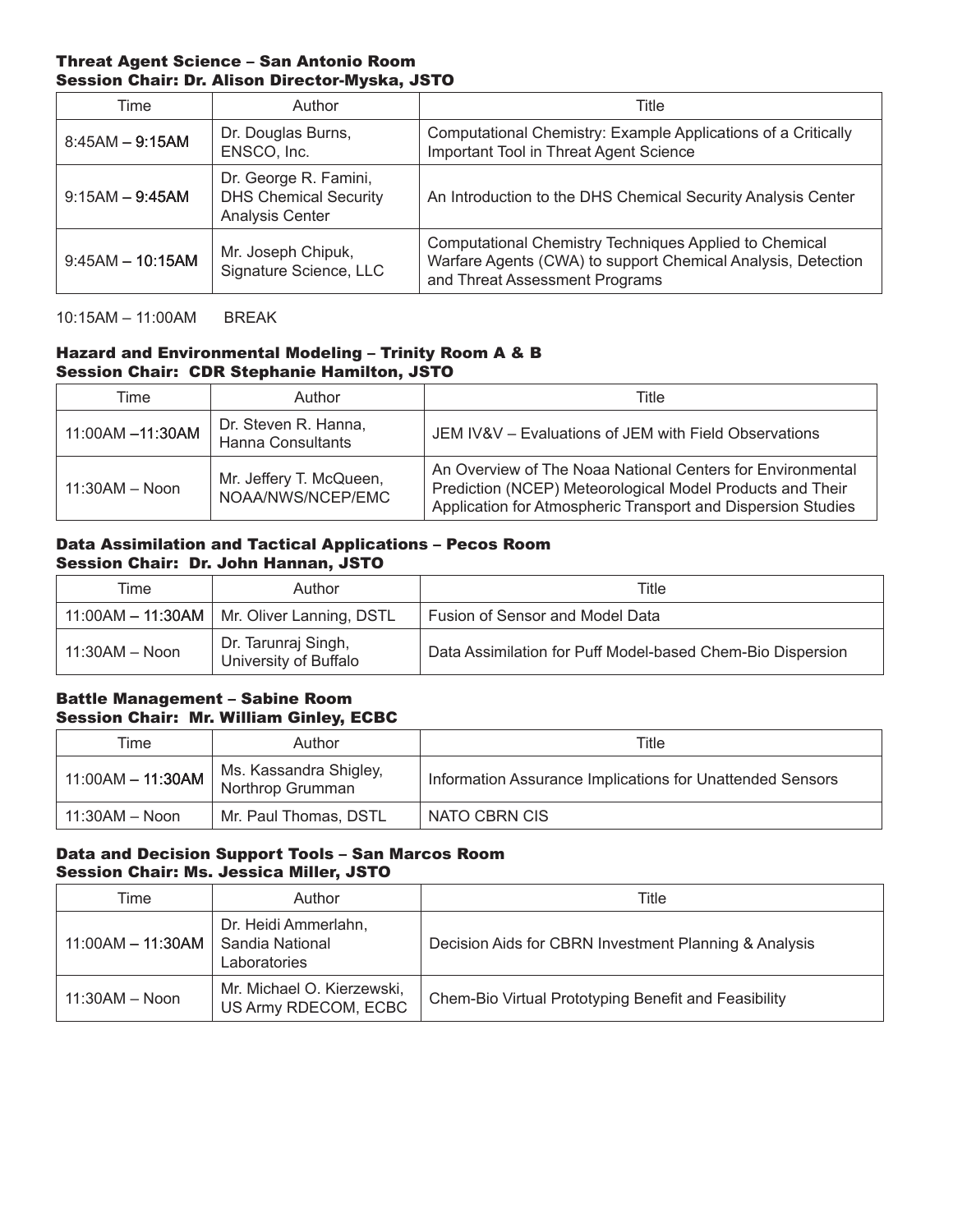## Threat Agent Science – San Antonio Room Session Chair: Dr. Alison Director-Myska, JSTO

| Time                | Author                                                 | Title                                                                                                    |
|---------------------|--------------------------------------------------------|----------------------------------------------------------------------------------------------------------|
| 11:00AM -11:30AM    | Mr. Michael Henley,<br>Air Force Research Lab/<br>MLOL | Atmospheric Chemistry of Toxic Industrial Chemicals                                                      |
| $11:30$ AM $-$ Noon | Dr. Douglas Burns,<br>ENSCO, Inc.                      | Improvement and Sensitivity Analysis of the Atmospheric<br>Chemistry Module for Modeling TICs in SCIPUFF |

Noon–1:00PM LUNCH (On your own)

# Hazard and Environmental Modeling – Trinity Room A & B Session Chairs: Mr. Rick Fry & CDR Stephanie Hamilton, JSTO

| Time              | Author                                | Title                                                                        |
|-------------------|---------------------------------------|------------------------------------------------------------------------------|
| $1:00PM - 1:30PM$ | Maj Tony Eckel, AFWA                  | Supporting Transport and Dispersion Modeling with Stochastic<br>Weather      |
| $1:30PM - 2:00PM$ | Mr. George Bieberbach,<br><b>NCAR</b> | Joint Effects Model (JEM) Environmental Services Research and<br>Development |
| $2:00PM - 2:30PM$ | Dr. Dennis M. Garvey, ARL             | Turbulence in the Stable Boundary Layer                                      |

## Operational Effects – Sabine Room Session Chair: Mr. Mark Fagan, AFRL

| Time              | Author                           | Title                                                                                                               |
|-------------------|----------------------------------|---------------------------------------------------------------------------------------------------------------------|
| $1:00PM - 1:30PM$ | Mr. Christopher M. Clem,<br>DSTL | Development of CBRN Impact Assessment Capabilities                                                                  |
| $1:30PM - 2:00PM$ | Mr. Andrew Howe, DSTL            | <b>IMPACT Framework</b>                                                                                             |
| $2:00PM - 2:30PM$ | Mr. Ian Griffiths, DSTL          | Using Experimentation to Support Future Capability Needs:<br>Chem-Bio effects in the JFCOM Urban Resolve Experiment |

## Testing & Evaluation – San Marcos Room Session Chair: Ms. Laura Sears, JSTO

| Time              | Author                                                              | Title                                                                                                       |
|-------------------|---------------------------------------------------------------------|-------------------------------------------------------------------------------------------------------------|
| $1:00PM - 1:30PM$ | Mr. Jeffery D. Peterson,<br>Dugway Proving Ground                   | Overarching Collective Protection Model for Test and Evaluation                                             |
| $1:30PM - 2:00PM$ | Dr. Leonard N. Carter,<br>U.S. Army Dugway Proving<br>Ground        | A New M&S Tool to Supplant Decontamination Testing: The<br><b>Decontamination Efficacy Prediction Model</b> |
| $2:00PM - 2:30PM$ | Mr. James A. Kleimeyer,<br>Ph.D.,<br><b>West Desert Test Center</b> | Overarching Contamination Avoidance Model for Test and<br>Evaluation                                        |

# Threat Agent Science – San Antonio Room Session Chair: Dr. Alison Director-Myska, JSTO

| Time              | Author                                               | Title                                                                                                      |
|-------------------|------------------------------------------------------|------------------------------------------------------------------------------------------------------------|
| $1:00PM - 1:30PM$ | Mr. Bojan Markicevic,<br><b>Kettering University</b> | Experimental and Numerical Prediction of Phase Permeability in<br>Porous Media                             |
| $1:30PM - 2:00PM$ | Mr. Homayun K. Navaz,<br><b>Kettering University</b> | Scalable Transport Models for Non-Evaporating and<br>Evaporating Sessile Droplets within Porous Substrates |
| $2:00PM - 2:30PM$ | Mr. Kilpatrick                                       | <b>Agent Fate Predictive Modeling</b>                                                                      |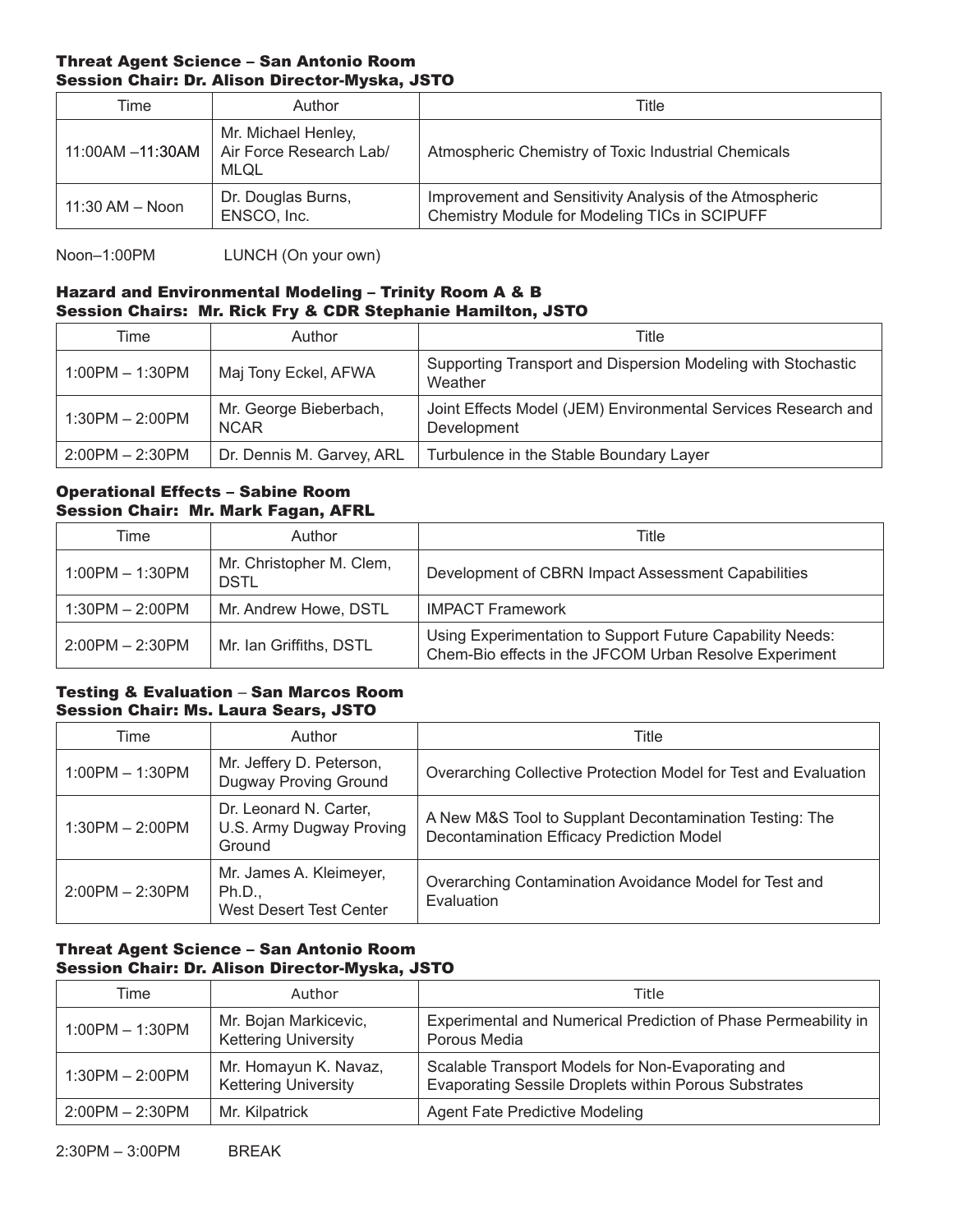## Hazard and Environmental Modeling – Trinity Room A & B Session Chair: CDR Stephanie Hamilton, JSTO

| Time              | Author                                                    | Title                                                                                                                                                              |
|-------------------|-----------------------------------------------------------|--------------------------------------------------------------------------------------------------------------------------------------------------------------------|
| $3:00PM - 3:30PM$ | Dr. David Stauffer, PSU                                   | On the Role of Atmospheric Data Assimilation and Model<br>Resolution on Meteorological Accuracy and Atmospheric<br><b>Transport and Dispersion</b>                 |
| $3:30PM - 4:00PM$ | Dr. Leonard J. Peltier,<br><b>ARL/PSU</b>                 | Assessing the Impact of Meteorological Model Uncertainty on<br>SCIPUFF Atmospheric Transport and Dispersion Predictions                                            |
| $4:00PM - 4:30PM$ | Mr. Walter Kolczynski Jr.,<br><b>PSU</b>                  | A Practical Method for Calibration of Ensemble Spread for<br>Representation of Meteorological Uncertainty in Atmospheric<br><b>Transport and Dispersion Models</b> |
| $4:30PM - 5:00PM$ | Dr. William J. Coirier,<br><b>CFDRC</b>                   | Progress Towards An Improved High-Fidelity Forecasting<br>Capability using Combined Mesoscale and Microscale Models                                                |
| $5:00PM - 5:30PM$ | Mr. Matthew C. Ward,<br><b>Applied Science Associates</b> | Development of an HPAC/JEM Waterborne Chemical and<br><b>Biological Agent Transport Modeling Capability</b>                                                        |

## Operational Effects – Sabine Room Session Chair: Mr. Mark Fagan, AFRL

| Time              | Author                                                                                             | Title                                                                                         |
|-------------------|----------------------------------------------------------------------------------------------------|-----------------------------------------------------------------------------------------------|
| $3:00PM - 3:30PM$ | Mr. Kip Reeths, Cubic                                                                              | JOEF Transitions Legacy Applications to a Service-Oriented<br>Architecture                    |
| $3:30PM - 4:00PM$ | Dr. Nadipuram (Ram) R.<br>Prasad, New Mexico State<br><b>University</b>                            | Mining for resource effectiveness to mitigate Chem-Bio attack<br>consequence                  |
| $4:00PM - 4:30PM$ | Mr. Darius Munshi, Cubic<br><b>Defense Applications</b>                                            | <b>CBRN Data Import Export Tool</b>                                                           |
| $4:30PM - 5:00PM$ | Dr. Stephen Helmreich,<br><b>Computing Research</b><br><b>Laboratory New Mexico</b><br>State Univ. | Chem-Bio engagement scenario space, Chem-Bio engagement<br>scenarios, and the CBRN Data Model |
| $5:00PM - 5:30PM$ | Mr. Dave Hoffman, UNM                                                                              | Mobile Forces                                                                                 |

# Testing & Evaluation – San Marcos Room Session Chair: Ms. Laura Sears, JSTO

| Time              | Author                                                                  | <b>Title</b>                                                                                                           |
|-------------------|-------------------------------------------------------------------------|------------------------------------------------------------------------------------------------------------------------|
| $3:00PM - 3:30PM$ | Dr. Martyn Bull, RiskAware,<br>Ltd                                      | Concentration Fluctuation Model for the Virtual Testing of CBRN<br><b>Detector Systems</b>                             |
| $3:30PM - 4:00PM$ | Dr. Ashok J. Gadgil,<br>Lawrence Berkeley<br><b>National Laboratory</b> | Decontamination of ductwork using Vaporous Hydrogen<br>Peroxide: Comparison between experiments and CFD<br>predictions |
| $4:00PM - 4:30PM$ | Dr. Elena Abadjieva and<br>Dr. Renier Sterkenburg,<br>HAPPIE/RIOT       | HAPPIE/RIOT A Dutch Missile Intercept Simulator                                                                        |
| $4:30PM - 5:00PM$ | Ms. Jennifer Park,                                                      | Standardizing VV&A Documentation                                                                                       |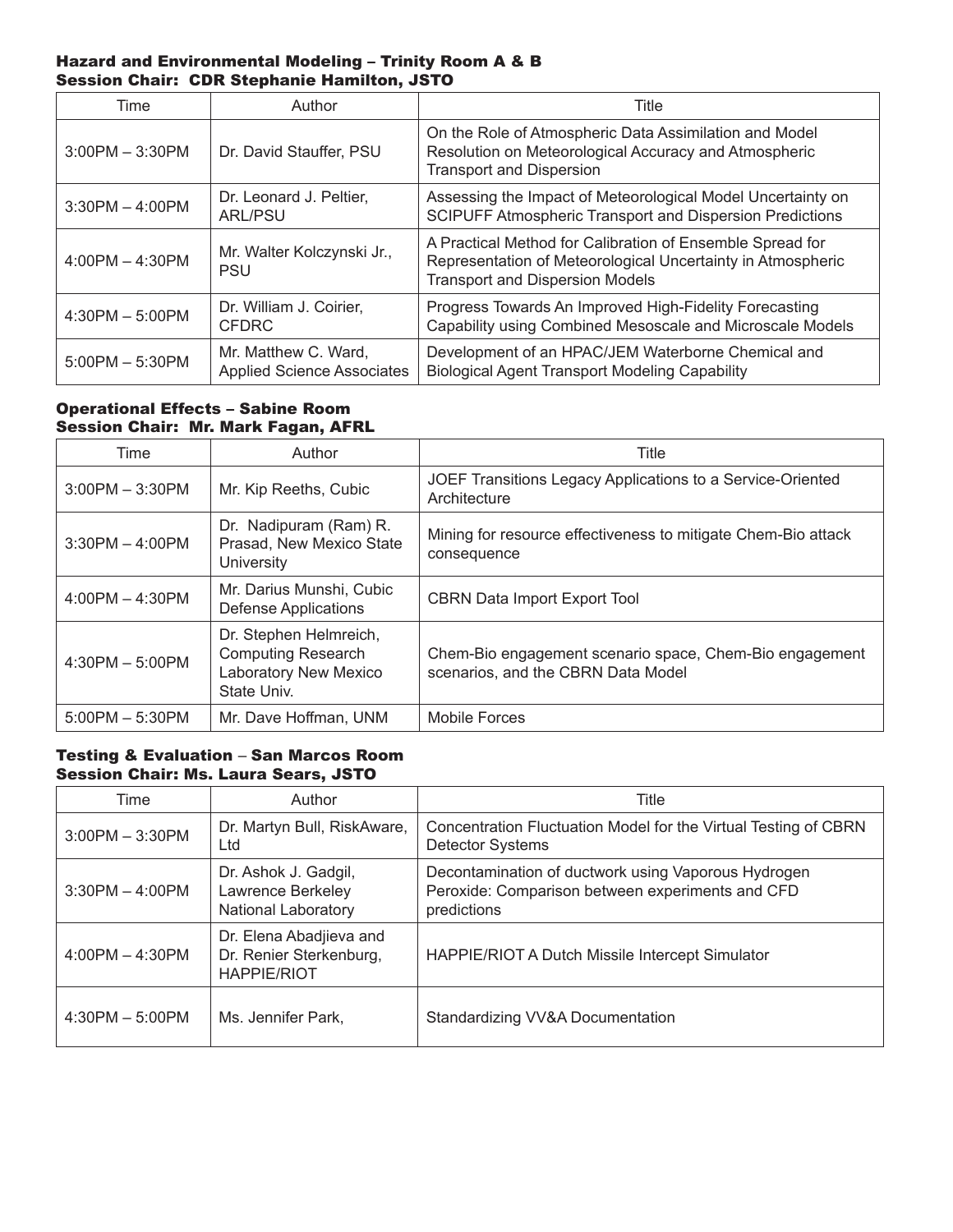## Threat Agent Science – San Antonio Room Session Chair: Dr. Alison Director-Myska, JSTO

| Time              | Author                                                                                                                       | Title                                                                                                                                               |
|-------------------|------------------------------------------------------------------------------------------------------------------------------|-----------------------------------------------------------------------------------------------------------------------------------------------------|
| $3:00PM - 3:30PM$ | Dr. Tom J. Evans, Cubic<br><b>Threat Technologies</b><br><b>Division</b>                                                     | <b>Quantum Chemical Theory Research</b>                                                                                                             |
| $3:30PM - 4:00PM$ | Dr. William A Brence,<br><b>Battelle</b>                                                                                     | Development of in-silico Predictive Molecular Modeling Tools<br>to Identify, Validate and Select Operationally Suitable Agent<br>Simulants for OT&E |
| $4:00PM - 4:30PM$ | Dr. William J. Welsh,<br>University of Medicine &<br>Dentistry of New Jersey<br>Robert Wood Johnson<br><b>Medical School</b> | Next-Generation Computational Chemistry Tools to Predict<br><b>Toxicity of CWAs</b>                                                                 |

5:30PM Conference Adjourns

# POSTERS ARE LOCATED IN THE EXHIBIT HALL (During Exhibit Hours Only)

| Author                                                         | Title                                                                                                                     |  |
|----------------------------------------------------------------|---------------------------------------------------------------------------------------------------------------------------|--|
| Dr. William J. Coirier, CFDRC                                  | Calibration and Use of Site-Specific Urban Weather Observations Data using<br>Microscale Modeling                         |  |
| Mr. Robert M. Kelly Jr.,<br><b>Monmouth University</b>         | Innovative Emergency Response Information Technology Applications: Civilian to<br><b>Military Crossover Opportunities</b> |  |
| Mr. Jack Berndt, OptiMetrics Inc.                              | Using ADASHI to bring Civil and Military First Responders together                                                        |  |
| Dr. Robert Gordon, RiskAware,<br>Ltd.                          | <b>Effective Presentation of CBRN Hazards</b>                                                                             |  |
| Dr. Cory Davis, MadahCom                                       | Warning, the Critical Element                                                                                             |  |
| Mr. Joshua Pressnell,<br>JPEO-CBD Software Support<br>Activity | The Road to Net Centricity: A Common Direction                                                                            |  |
| Mr. David A. Ence, Lockheed<br>Martin                          | DEFENDER - An Enterprise Architecture and Integrated Network Solution for<br><b>CBRN</b> Detection                        |  |
| Mr. Steven S. Streetman,<br>ENSCO, Inc.                        | Integrating Sensors and Operator/Responder Actions to Improve CBRN Incident<br>Management                                 |  |
| Mr. Hung Dang, NMSU                                            | On Sensitivity and Credit Analysis for Decision Support Systems                                                           |  |